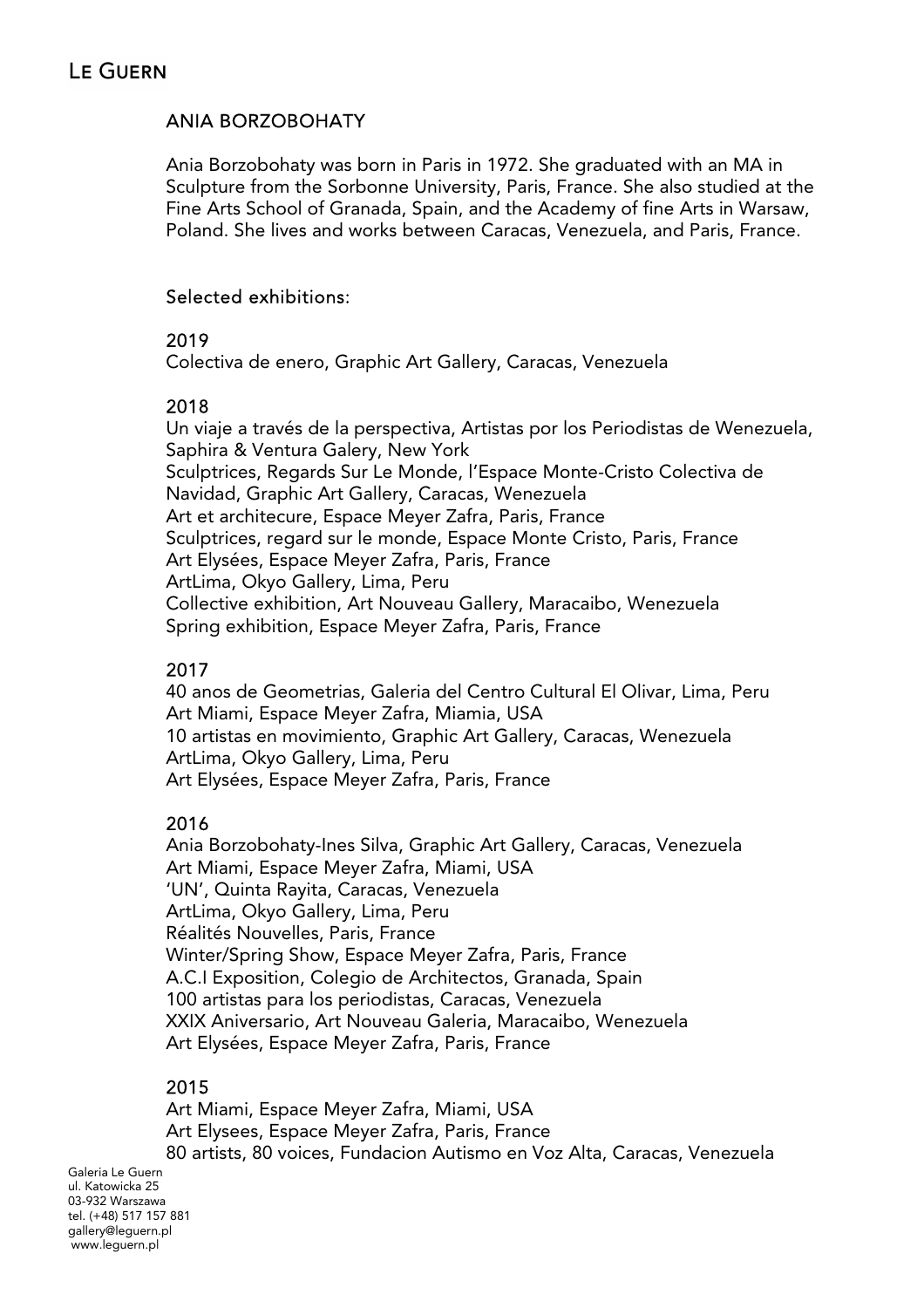Solo exhibition ' Metamorphoses geometriques', Theatre des Louvrais, Pontoise, France 'Couleurs et illusions', Galerie A l'Ecu de France, Viroflay, France Salon Comparaisons, Paris, France 40 anos, Graphic Art Gallery, Caracas, Venezuela 'Bleu, blanc, noir', ACI group exposition, Paris, France ArtLima, Okyo Gallery, Lima, Peru Art Paris, Espace Meyer Zafra, Grand – Palais, Paris, France Summer Show, Espace Meyer Zafra, Paris, France

### 2014

Group exhibition 'Petits formats', Galerie ACI, Paris, France RN, Galerie Abstract Project, Paris, France Art Miami, Espace Meyer Zafra, Miami, USA RN Hors Les Murs, Pekin, China Art Elysees, Espace Meyer Zafra, Paris, France Madi Art, Vac Varoshaza, Hungary 'Monochrome', ACI, Paris, France ArtLima, Okyo Gallery, Lima, Peru Geometry, Vierde Dimensie Gallery, Plasmolen, The Netherlands Lignes dans l'Art. Galerie 89, Paris, France Venezuela Arte Concreto, Imagin'Art Gallery, Barcelona, Spain Salon des Realites Nouvelles, Paris, France Salon Comparaisons, Paris, France Group exhibition, Graphic Art Gallery, Caracas, Venezuela Réalités Nouvelles, lieu d'Art Contemporain Chaudes Aigues, France

### 2013

Made in Light, Fondation Vasarely, France Art Paris, Espace Meyer Zafra, Grand-Palais, Paris, France Sculptrices, Fondation pour l'Art Contemporain, Villa Datris, France Exposicion individual, Vierde Dimensie Gallery, Plasmolen, Netherlands Pinta London, Espace Meyer Zafra, Londres, England Lima Artfair, Galeria Okyo, Lima, Peru Karlsruhe Artfair, Galeria Suciu, Karlsruhe, Germany Geometrics, Hulian Gallery, Miami, USA White January, Espace Meyer Zafra, Paris, France « Artistes des Réalités Nouvelles », Cvijeta Zuzoric, Belgrade, Serbia Grupo A.C.I., Centro Culturale l'Approdo, Avellino, Italy 36 años de geometria, Galeria Graphic Art, Caracas, Wenezuela Salon des Réalités Nouvelles, Paris, France Salon Comparaisons, Paris, France

### 2012

Obras monumentales, King's garden, Coppenhague, Danemark FIA de Caracas, galeria Graphic Art, Caracas, Wenezuela Art Paris, Espace Meyer Zafra, Grand-Palais, Paris, France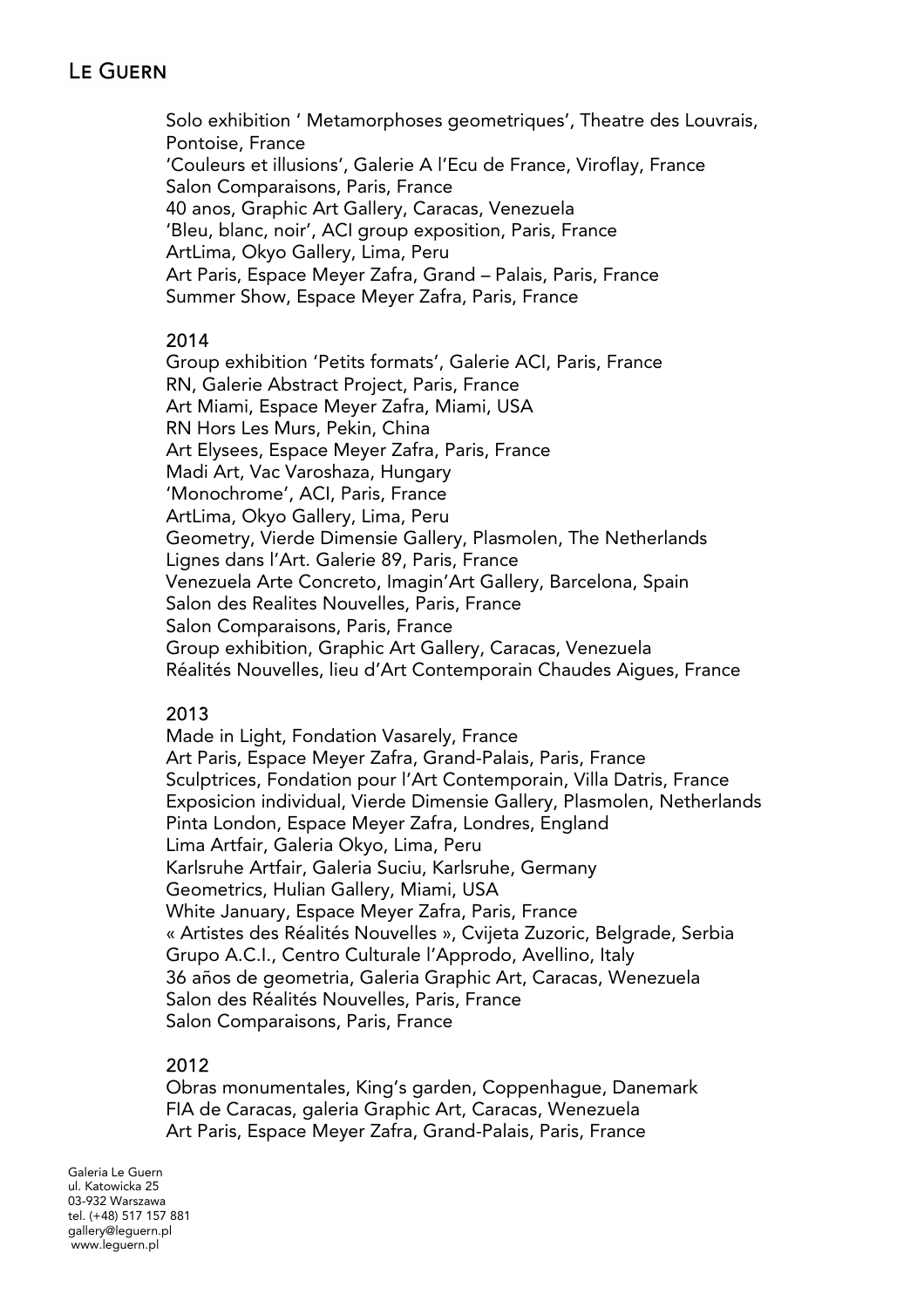Artists of Réalités Nouvelles 2012, Vierde Dimensie Gallery, Amsterdam, **Netherlands** Esculturas, Hyldespjældet, Coppenhague, Danemark ACI, Mostra d'Oltremare s.p.a., Napoli, Italie Exposicion colectiva, Graphic Art, Caracas, Wenezuela Green Spring, Espace Meyer Zafra, Paris, France ArtBo, Graphic Art, Bogota, Colombia Pan Amsterdam, Vierde Dimensie Gallery, Amsterdam, Netherlands Galeria Parentesis, Los Galpones, Caracas, Wenezuela Geometric Art, Emilia Suciu Gallery, Ettlingen, Germany Constructieve kunst en architectur, Vierde Dimensie Gallery, Palsmolen, **Netherlands** Salon Comparaisons, Grand Palais, Paris, France Salon Réalités Nouvelles, Paris, France

### 2011

Art Paris, Galerie Zafra, Paris, France Mujeres y geometria, centro de arte Daniel Suarez, Caracas, Venezuela Homenaje à Henri Prosi, Galerie Gran Eterna, Paris, France Group exhibition, Vierde Dimensie Gallery, Plasmolen, The Netherlands Group exhibition, Galeria Chroma, Valencia, Venezuela Réalités Nouvelles, Paris, France Experimenten, proeven en probeerssels, Vierde Dimensie Gallery, Palsmolen, Netherlands FIA de Caracas, galeria Graphic Art, Caracas, Wenezuela 4 artistas 4 visiones, Valencia, Wenezuela Pan Amsterdam, Vierde Dimensie gallery, Amsterdam, Netherlands Konstruktivismus, Mobil Madi Museum, Budapest, Hangary Art Miami Artfair, galeria Okyo, Miami, USA Exposicion collectiva, Art Nouveau Gallery, Miami, USA Exposiciòn colectiva, Emilia Suciu Gallery, Germany Art Nouveau Gallery, Miami, USA Alter Geometria - alter ego, Galeria Blasini, Caracas, Wenezuela ACI, Colegio de Arquitectos de Ecuador, Quito, Ecuador ArtBo, Graphic Art Gallery, Bogota, Colombia Art Miami Artfair, Galeria Okyo, Miami, USA Constructieve kunst en architectur, Vierde Dimensie Gallery, Palsmolen, Netherlands Exposicion collectiva, Graphic Art, Caracas, Wenezuela Exposicion collectiva, Galeria Blasini, Caracas, Wenezuela Color forma y textura en homenaje a las mujeres, Centro de Arte Daniel Suarez, Caracas, Wenezuela Salon Comparaisons, Grand Palais, Paris, France Salon Réalités Nouvelles, Paris, France

### 2010

Ania Borzobohaty – Nanin Garcia, centro Lia Bermudez, Maracaibo, Venezuela

Solo exhibition, Vierde Dimensie Gallery, Plasmolen, the Netherlands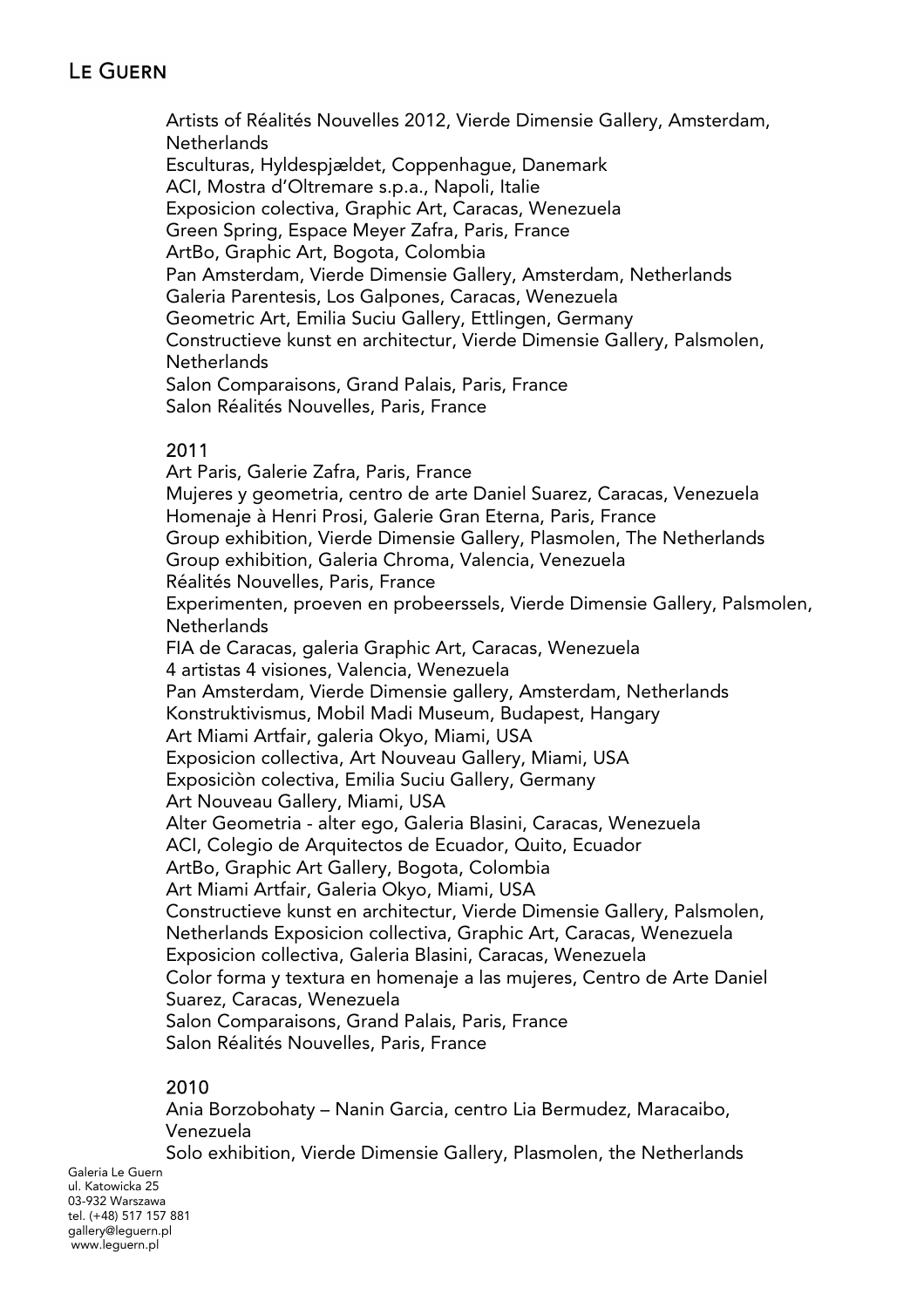Art Paris con la galeria Zafra, Paris, France Group exhibition ACI, bienal de arquitectura de Quito, Ecuador FIA, Graphic Art Gallery, Caracas, Venezuela Group exhibition, Galeria Art Nouveau, Miami, United States Pan Amsterdam, Vierde Diemensie Gallery, the Netherlands Salon Comparaisons, Paris, France Salon Réalités Nouvelles, Paris, France Group exhibition ACI, PDGB, Paris, France ArtBo, Graphic Art Gallery, Bogota, Colombia Homenaje a Zerep, galleria Croma, Valencia, Venezuela Geometric and Madi Art, Dallas, USA Ventanas, Hotel Tamanaco, Caracas, Venezuela Exposicion individual, centro Lia Bermudez, Maracaibo, Venezuela

#### 2009

Art Paris con la galeria Zafra, Paris, France ArtBo, Graphic Art Gallery, Bogota, Colombia In Geometria, Geometric Museum of Dallas, Dallas, USA Abstrakcja i Kinetyka, Atlas Sztuki, Lodz, Poland Exposition ACI, Galerie JG Art Visual, Fortaleza, Brasil Art Madi, Galeria Croma, Valencia, Venezuela Pan Amsterdam, Vierde Diemensie Gallery, the Netherlands Pequenos formatos, Graphic Art Gallery, Caracas, Venezuela Museo Omar Carreno, Margarita, Venezuela Kunsthaus Rehau IKKP, Rehau, Germany Museo Narvaez, Margarita, Venezuela FIA, Graphic Art Gallery, Caracas, Venezuela Exposicion Oripoto, Galeria del Centro de Arte El Hatillo, Venezuela Exposicion Madi, Reves Studio Galeria, Budapest, Hungary In Geometria, Castelnuovo, Napoli, Italy Obras expancionistas, Geometric Museum of Dallas, Dallas, United States Salon Comparaisons, Grand Palais, Paris, France Salon Réalités Nouvelles, Paris, France

### 2008

Exposicion individual, Lundmark Gallery, Stockholm, Sweden Exposicion individual, Graphic Art Gallery, Caracas, Venezuela Expancionismo, Durban Segnini Gallery, Caracas, Venezuela Rage 2008, Pecs, Hungary Salon Comparaisons, Grand Palais, Paris, France ArtBo Bogota, Graphic Art Gallery, Bogota, Colombia FIA de Caracas, Graphic Art Gallery, Caracas, Venezuela Salon Réalités Nouvelles, Paris, France Treffpunkt Kunst, Museum Haus Ludwig, Saarlouis, Germany The new eleven amazons of the avant-garde, Geometric Museum, Dallas, United States Exposition ACI, Gelleria Onlus, Napleć, Italy Oeuvres récentes, Musée de Maubeuge, France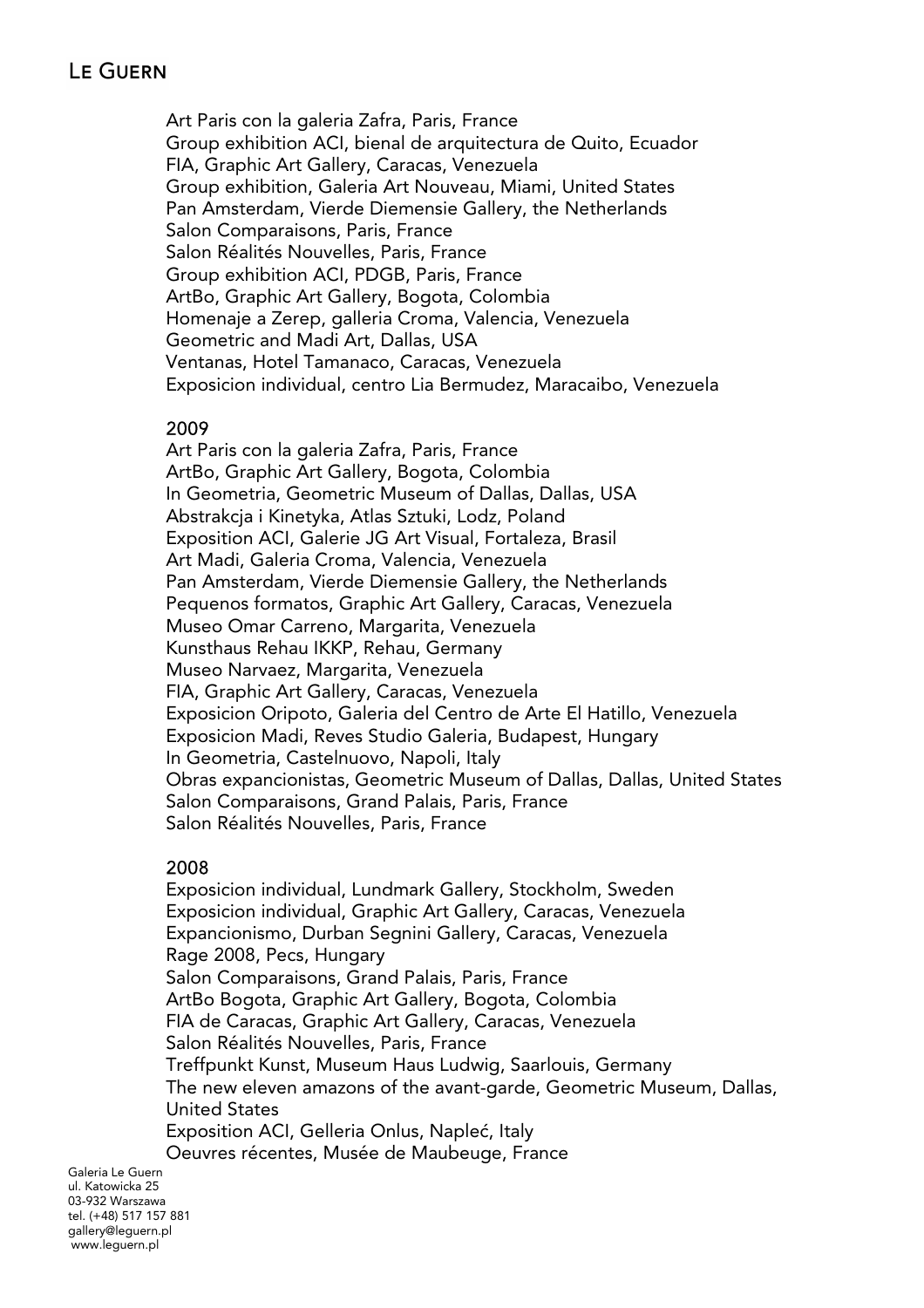Salon Comparaisons, Grand Palais, Paris, France Salon Réalités Nouvelles, Paris, France

#### 2007

Exposicion individual, Graphic Art Gallery, Caracas, Venezuela Exposicion individual, Latzer Gallery, Kreuzlingen, Switzerland Exposicion individual, Vierde Dimensie Gallery, Plasmolen, The Netherlands Slon Comparaisons, Grand Palais, Paris, France Exposicion ACI, Spazio Arte, Napoli, Italy Arte en expancion, Margarita, Venezuela Abstraction géométrique dans les Réalités Nouvelles, Tours, France Pan Amsterdam, Vierde Diemensie Gallery, The Netherlands Geometric Art, Emilia Sucio Gallery, Ettlingen, Alemania Artfair, Vierde Dimensie Gallery, Arnhem, The Netherlands ArtBo Bogota, Graphic Art Gallery, Bogota, Colombia Salon Réalités Nouvelles, Paris, France FIA de Caracas, Graphic Art Gallery, Caracas, Venezuela FIA de Caracas, Graphic Art Gallery, Caracas, Wenezuela Salon Comparaisons, Grand Palais, Paris, France Salon des Réalités Nouvelles, Paris, France

### 2006

Pan Amsterdam, Vierde Dimensie Gallery, Amsterdam, Netherlands Exposition individuelle, Galerie Orion, Paris, France ArtBo Bogota with the Graphic Art Gallery, Bogota, Colombia Foire Européenne d'Art de Strasbourg with the Nery Marino Gallery, Strasbourg, France Geometric Art, Gallery Emilia Sucio, Ettlingen, Germany Francophonies, Parc André Citroen, Paris, France Madi Art, Gallery Spazio Lattuada, Milan, Italy SupreMADIsme, Moscow Museum of Contemporary Art, Moscou, Russia Kunsthaus Rehau IKKP, Rehau, Germany Musée de Montbeliard, Montbéliard, France Graphic Gallery, Caracas, Venezuela Art Madi, Mairie de Paris XXème, Paris, France Mobile Madi Museum, Bratislava, Slovakia Exposition individuelle, Galerie Orion, Paris, France Arte Madi, Musée Madi, Sobral, Brazil Salon Comparaisons, Grand Palais, Paris, France Salon des Réalités Nouvelles, Paris, France

### 2005

Mobile Madi Museum, Budapest, Hangary Tetractis Madi, Fundacion Cultural Corp Group, Caracas, Venezuela Arte Madi Venezuela, Centro Eladio Aleman Sucre, Valencia, Venezuela Esprit de la Géométrie, Naples, Italy Madi Museum, Dallas, USA